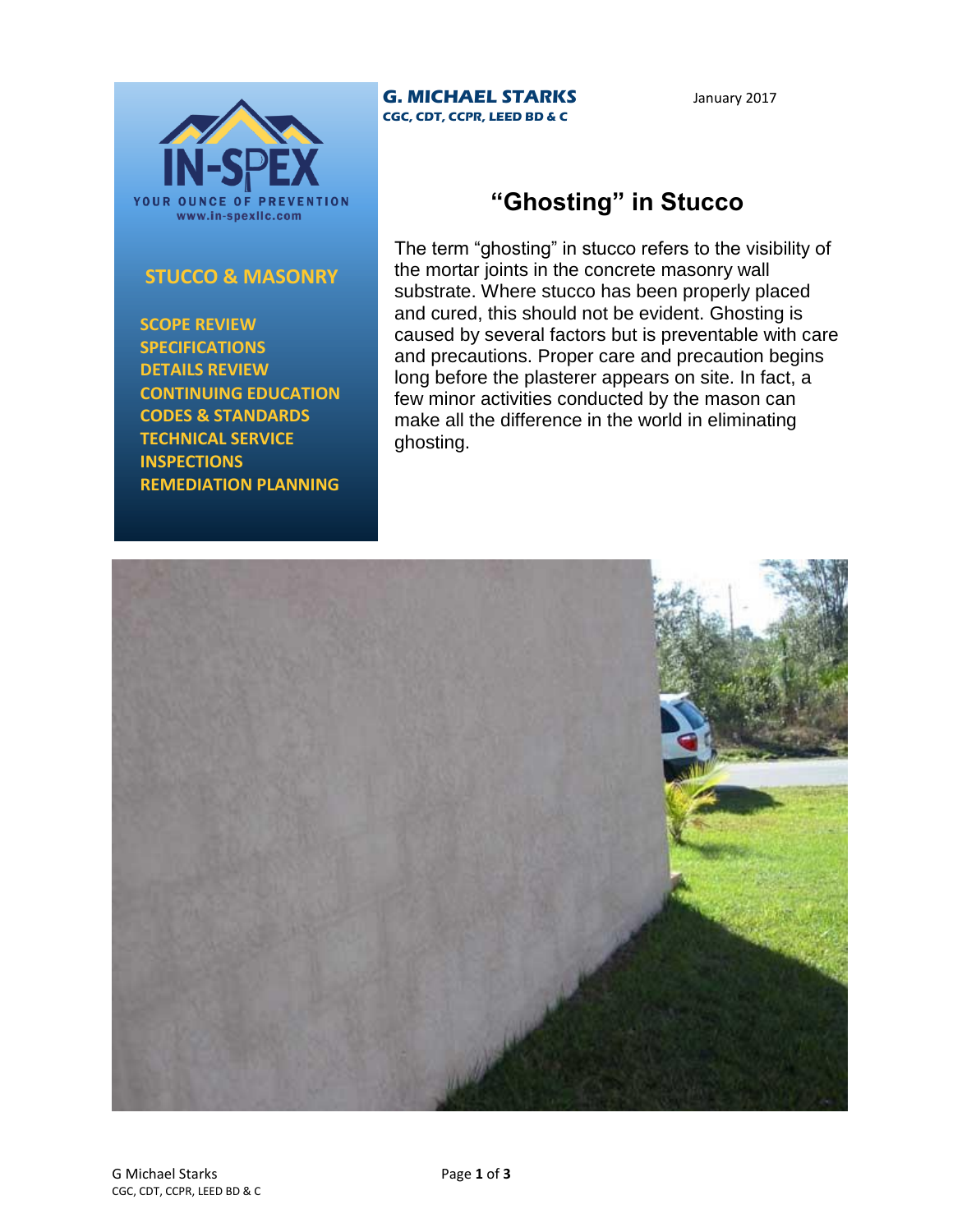Factors affecting the ghosting phenomena include curing of the masonry wall, curing of the stucco, densification and thickness of the plaster.

Concrete masonry units (block) are moist cured for a period of 24 hours at the end of the manufacturing cycle. They are then cubed and stored outside for a period of at least 28 days prior to being shipped to the site. During this time, the block are absorbing moisture from the atmosphere and gaining strength (curing).

On site, the block are set with fresh masonry mortar. By necessity and design, the block absorb the moisture from the wet mortar which carries with it the cement paste that will hydrate (cure) and create the bond that both holds the block together and apart. This process actually creates the initial cause of future ghosting. The mortar dries out faster and is less dense than the block itself. This causes it to both shrink somewhat and to be of a slightly different color. Remember that the block had the opportunity to remain in a moist environment for 24 hours while the mortar does not.



The crack above is due to mortar shrinkage. Sometimes these cracks will continue in a "stair step pattern following the mortar joint. Shrinkage cracks are very narrow (usually less than 1/32-inch) but will reflect through the stucco.

Now the block and mortar wall continue to dry out prior to plastering. Again, we place wet mortar, in this case stucco, onto the dry block wall (see Step 2 below). And again, the block and now the mortar joint absorb the water from the plaster causing the plaster to dry out quickly. The mortar joint will absorb the water at a faster rate due to its' being